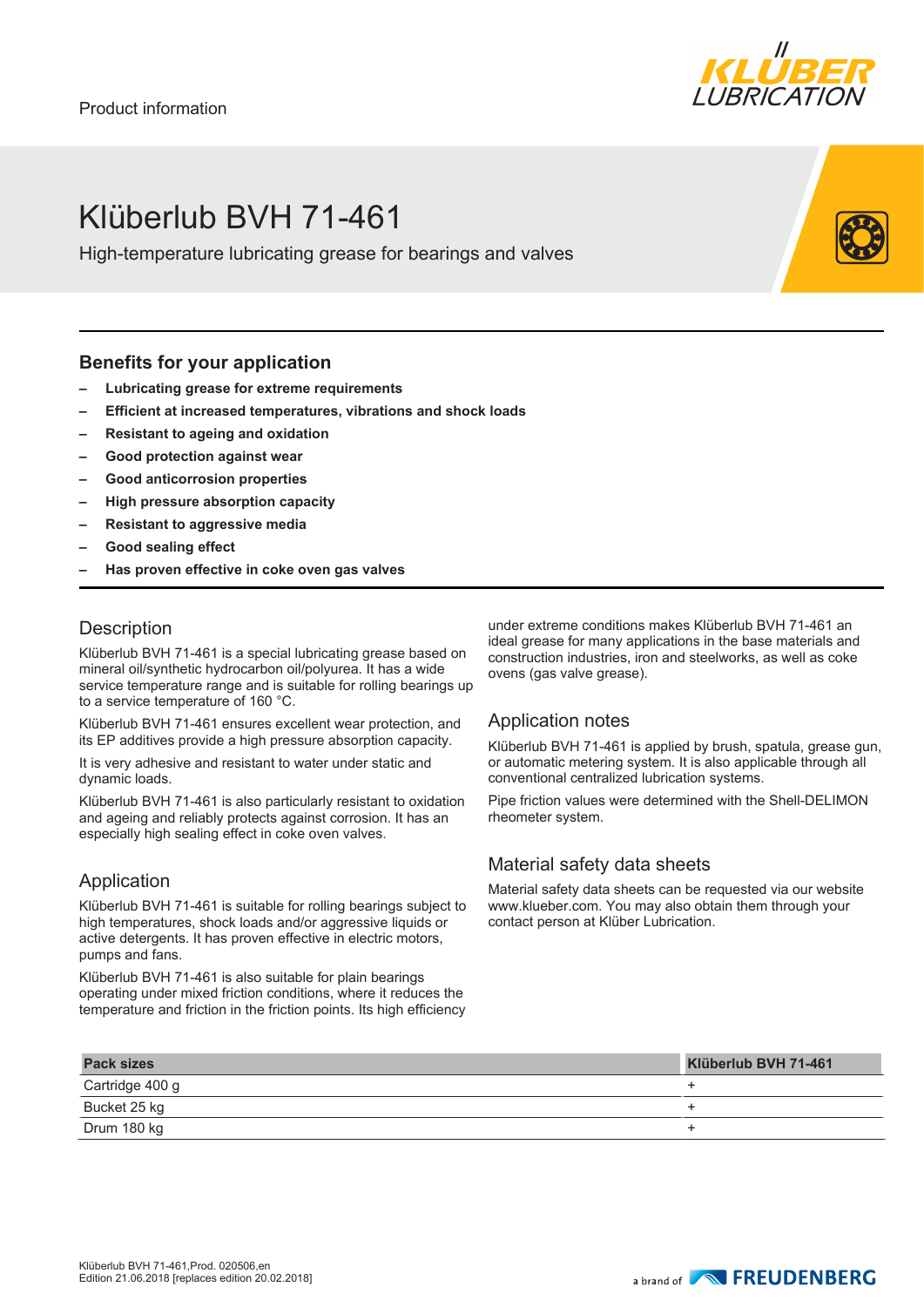# Klüberlub BVH 71-461

High-temperature lubricating grease for bearings and valves

| <b>Product data</b>                                                                                                             | Klüberlub BVH 71-461             |
|---------------------------------------------------------------------------------------------------------------------------------|----------------------------------|
| Article number                                                                                                                  | 020506                           |
| Lower service temperature                                                                                                       | $-20 °C / -4 °F$                 |
| Upper service temperature                                                                                                       | 160 °C / 320 °F                  |
| Colour space                                                                                                                    | brown                            |
| Density at 20 °C                                                                                                                | approx. $0.90$ g/cm <sup>3</sup> |
| Worked penetration, DIN ISO 2137, 25 °C, lower limit value                                                                      | $340 \times 0.1$ mm              |
| Worked penetration, DIN ISO 2137, 25 °C, upper limit value                                                                      | $370 \times 0.1$ mm              |
| Corrosion inhibiting properties of lubricating greases, DIN 51802, (SKF-EMCOR), test duration:<br>1 week, distilled water       | $\le$ 1 corrosion degree         |
| Drop point, DIN ISO 2176, IP 396                                                                                                | $>$ 240 °C                       |
| Flow pressure of lubricating greases, DIN 51805, test temperature: - 20 °C                                                      | $<$ 1 400 mbar                   |
| Water resistance, DIN 51807 pt. 01, 3 h/90 °C, rating                                                                           | 1 - 90                           |
| Minimum shelf life from the date of manufacture - in a dry, frost-free place and in the unopened<br>original container, approx. | 24 months                        |

### Pipe friction values

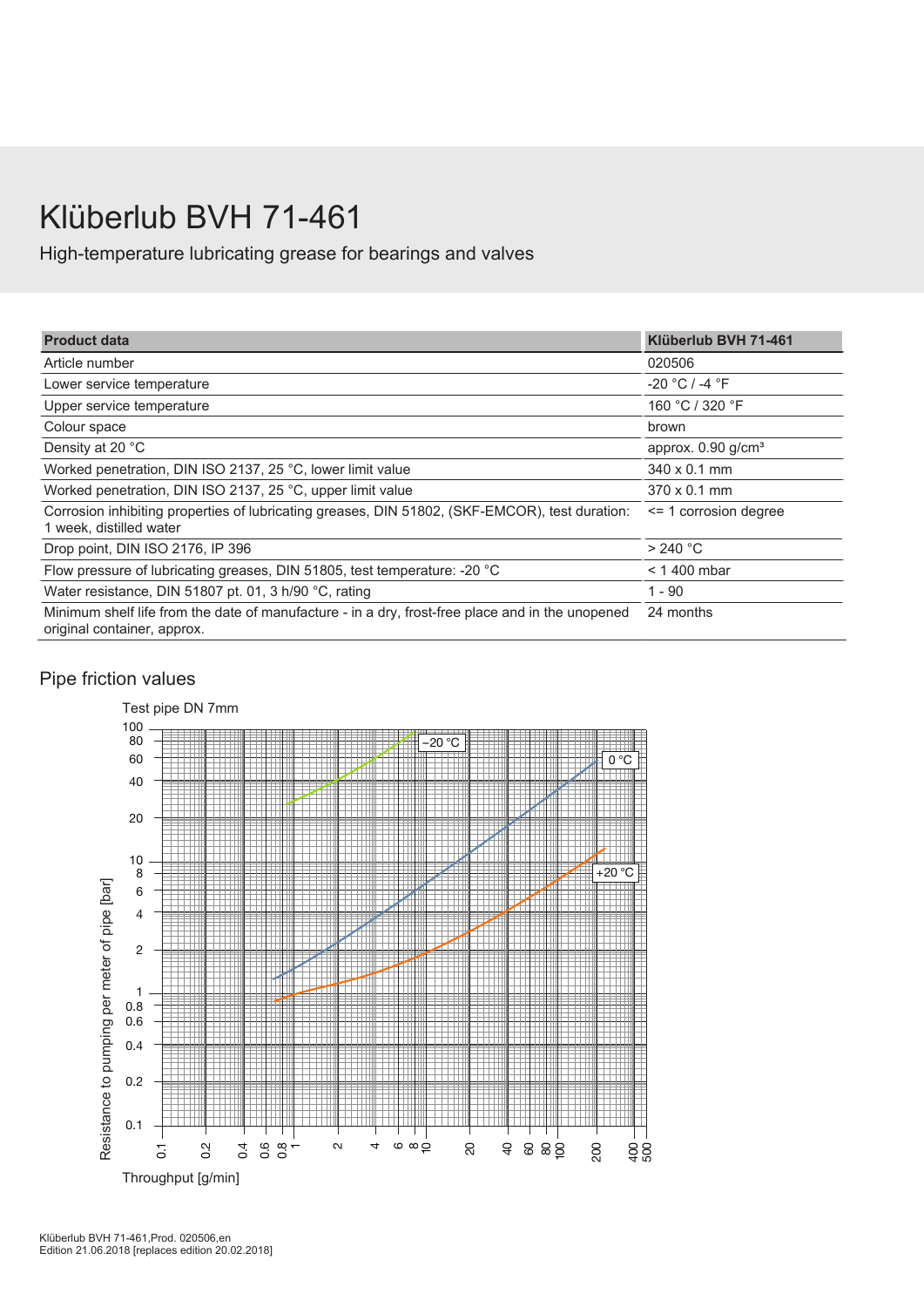

| Pipe friction values measured with rheometer (system: Shell-DELIMON) |                               |            |             |             |  |  |
|----------------------------------------------------------------------|-------------------------------|------------|-------------|-------------|--|--|
| Test pipe<br>DN 7 mm                                                 | Resistance to pumping [bar/m] |            |             |             |  |  |
|                                                                      | g/min                         | $10$ g/min | 100 $g/min$ | $200$ g/min |  |  |
| $+20 °C$                                                             | 0.93                          | 1.95       | 6.7         | 10.7        |  |  |
| $\overline{0^{\circ}C}$                                              | 1.53                          | 6.3        | 33          | 55          |  |  |
| $-20 °C$                                                             | 28.2                          | >100       |             |             |  |  |



| Test pipe | Resistance to pumping [bar/m] |                |           |                |  |
|-----------|-------------------------------|----------------|-----------|----------------|--|
| DN 16 mm  | $1$ g/min                     |                | 1 $q/min$ |                |  |
| $+20 °C$  | 0.22                          | $+20\degree$ C | 0.22      | $+20\degree$ C |  |
| 0 °C      | 0.44                          | 0 °C           | 0.44      | 0 °C           |  |
| $-20 °C$  | 3.63                          | $-20$ °C       | 3.63      | $-20 °C$       |  |